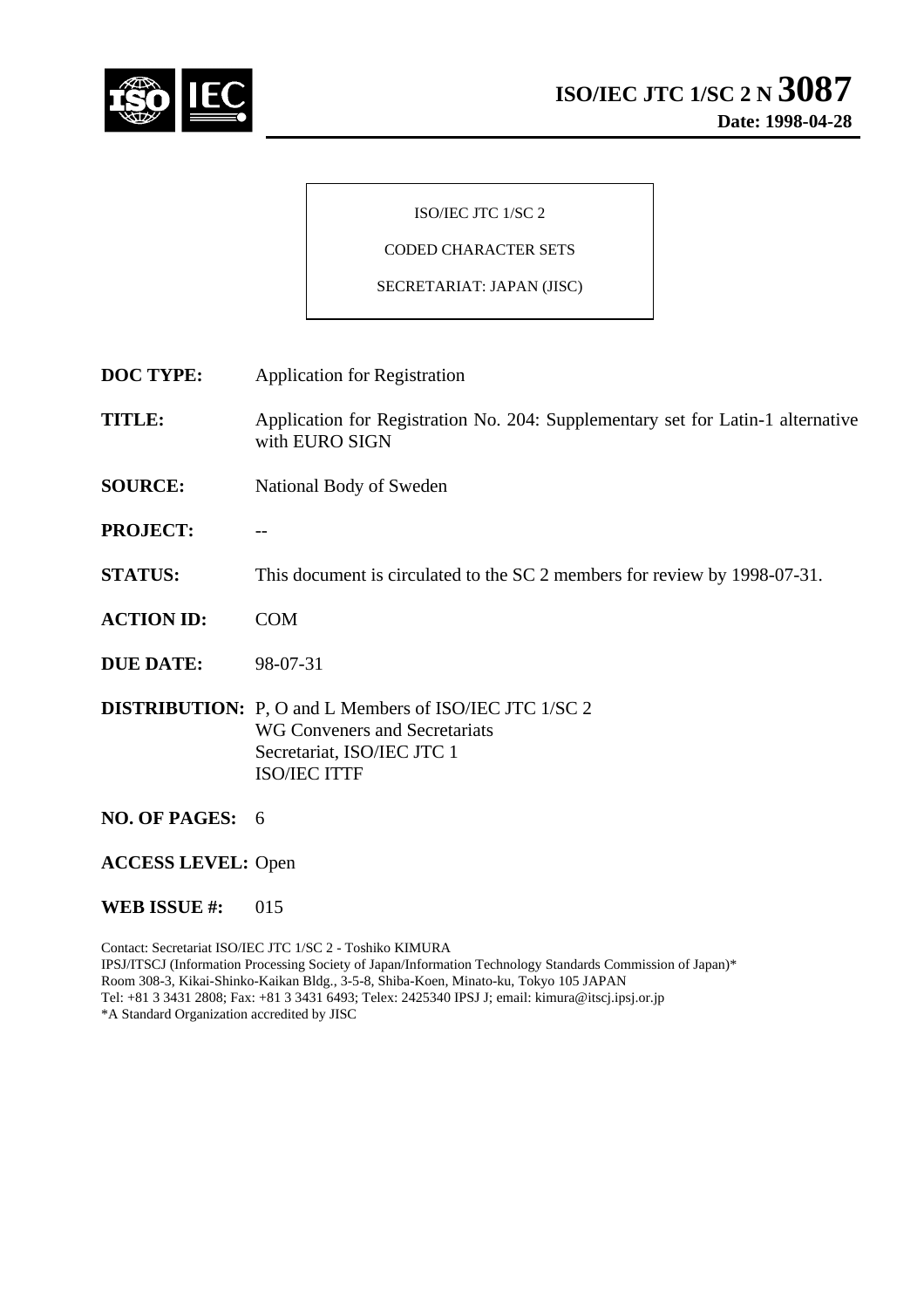| TYPE: 96-character graphic<br>character set |        | <b>REGISTRATION NUMBER:</b><br>DATE OF REGISTRATION: |
|---------------------------------------------|--------|------------------------------------------------------|
| <b>ESCAPE SEQUENCE</b>                      | GO:    |                                                      |
|                                             | G1:    | ESC 02/13 F                                          |
|                                             | G2:    | ESC 02/14 F                                          |
|                                             | G3:    | ESC 02/15 F                                          |
|                                             | CO:    |                                                      |
|                                             | $C1$ : |                                                      |
|                                             |        |                                                      |

### NAME

Supplementary set for Latin-1 alternative with EURO SIGN

## **DESCRIPTION**

A set of 96 graphic characters for use as G1 set in a version of ISO/IEC 4873.

This set is intended primarily for use with the IRV of ISO/IEC 646 (ISO-IR 6), and is derived from the right-hand part of the ISO/IEC 8859-1 code table (ISO-IR 100) by replacement of the CURRENCY SIGN in pos 10/04 with the EURO SIGN.

## **SPONSOR**

ITS Information Technology Standardization, Sweden

## ORIGIN

ISO-IR 100 and ISO/IEC JTC 1/SC 2/WG 3 resolution M13.08 (1998-03-30)

# FIELD OF UTILISATION

Communication and processing of text by applications based on ISO/IEC 8859-1 when a requirement for the EURO SIGN character exists.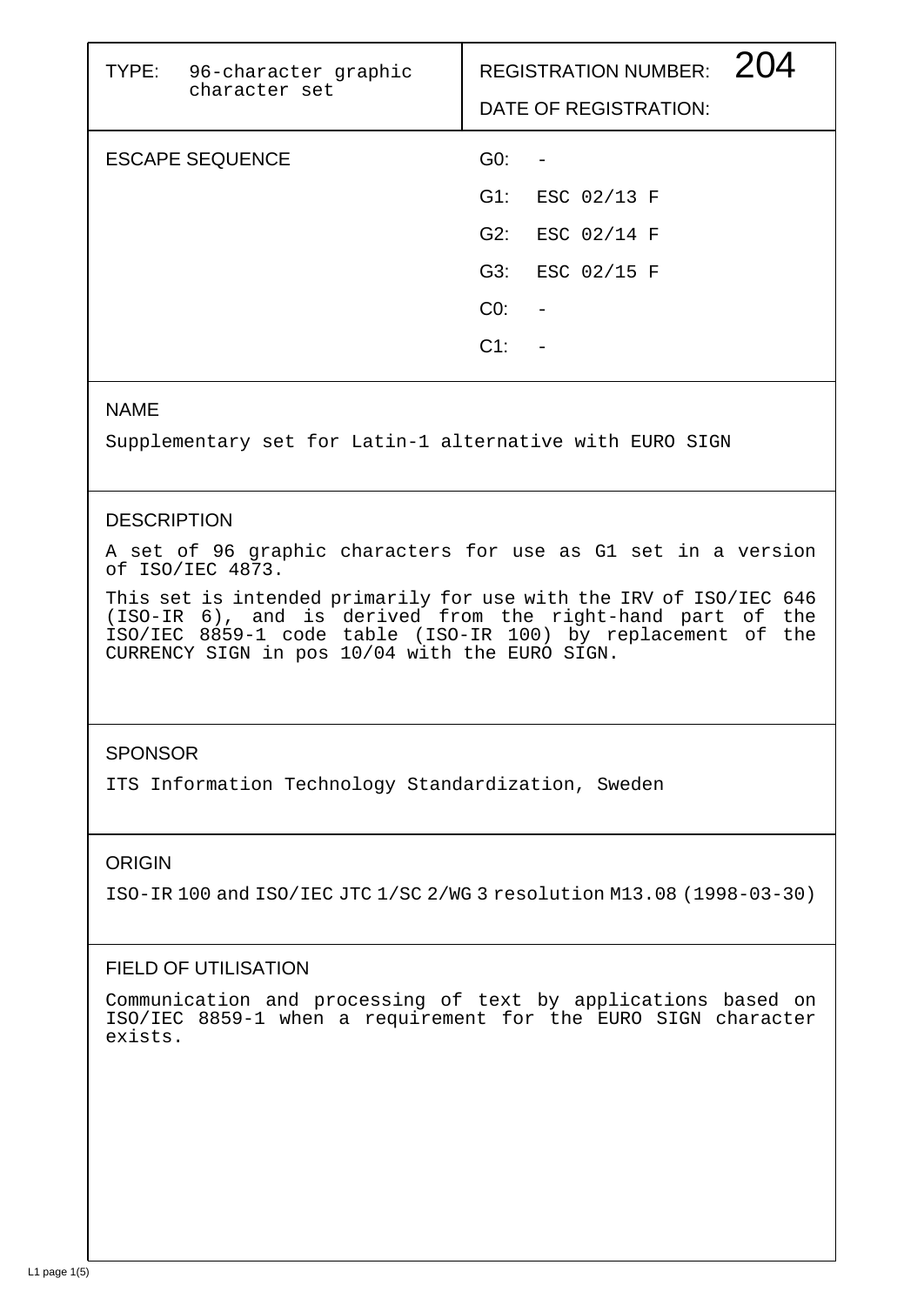|         |   |               |   | $b_8$                                 | 1                       | $\overline{1}$          | 1                                   | 1                               | $\overline{1}$                   | $\overline{1}$                   |
|---------|---|---------------|---|---------------------------------------|-------------------------|-------------------------|-------------------------------------|---------------------------------|----------------------------------|----------------------------------|
|         |   |               |   | b <sub>7</sub><br>.<br>b <sub>6</sub> | n<br>1                  | 0<br>$\overline{1}$     | $\overline{1}$<br>0                 | $\overline{1}$<br>0             | $\overline{1}$<br>$\overline{1}$ | $\overline{1}$<br>$\overline{1}$ |
|         |   |               |   | $\overline{b_5}$                      | 0                       | $\overline{1}$          | 0                                   | 1                               | 0                                | 1                                |
| $ b_4 $ |   | $b_3 b_2 b_1$ |   |                                       | 10                      | 11                      | 12                                  | 13                              | 14                               | 15                               |
| 0       | 0 | 0             | 0 | 0<br>O                                | <b>NBSP</b>             | $\bullet$               | $\overline{\mathbf{A}}$             | Đ                               | à                                | ð                                |
| 0       | 0 | 0             | 1 | 01                                    | $\mathbf{I}$            | $\ddagger$              | Á                                   | Ñ                               | á                                | ñ                                |
| 0       | 0 | 1             | 0 | 02                                    | ¢                       | $\overline{c}$          | Â                                   | $\dot{\mathbf{0}}$              | â                                | ò                                |
| 0       | 0 | 1             | 1 | 03                                    | £                       | 3                       | $\overline{\widetilde{\mathsf{A}}}$ | $\overline{\acute{0}}$          | ã                                | ó                                |
| 0       | 1 | 0             | 0 | 04                                    | €                       | ø                       | $\overline{\ddot{\mathsf{A}}}$      | $\overline{\hat{0}}$            | ä                                | ô                                |
| 0       | 1 | 0             | 1 | 05                                    | ¥                       | μ                       | Å                                   | $\overline{\mathbf{\tilde{0}}}$ | å                                | õ                                |
| 0       | 1 | 1             | 0 | 06                                    | $\mathbf{I}$            | ſ                       | Æ                                   | $\overline{\ddot{\textbf{0}}}$  | æ                                | ö                                |
| 0       | 1 | 1             | 1 | 07                                    | $\mathbf S$             | Ξ                       | Ç                                   | $\overline{\mathsf{x}}$         | Ç                                | ÷                                |
| 1       | 0 | 0             | 0 | 08                                    | Ω                       | ı                       | $\overline{E}$                      | Ø                               | è                                | Ø                                |
| 1       | 0 | 0             | 1 | 09                                    | $\odot$                 | 1                       | É                                   | Ù                               | é                                | ù                                |
| 1       | 0 | 1             | 0 | 10                                    | $\overline{\mathbf{a}}$ | $\overline{\mathsf{C}}$ | Ê                                   | Ú                               | ê                                | ú                                |
| 1       | 0 | 1             | 1 | 11                                    | «                       | $\rightarrow$           |                                     | Û                               | ë                                | û                                |
| 1       | 1 | 0             | 0 | 12                                    |                         | $\frac{1}{4}$           | $\overline{\mathbf{I}}$             | $\overline{\ddot{\text{U}}}$    | ŕ                                | ü                                |
| 1       | 1 | 0             | 1 | 13                                    | <b>SHY</b>              | ⅛                       | Í                                   | $\overline{\acute{\mathsf{Y}}}$ | í                                | ý                                |
| 1       | 1 | 1             | 0 | 14                                    | $^{\circledR}$          | $\frac{3}{4}$           | $\overline{\hat{1}}$                | Þ                               | î                                | þ                                |
| 1       | 1 | 1             | 1 | 15                                    |                         | ن                       | Ï                                   | ß                               | ï                                | ÿ                                |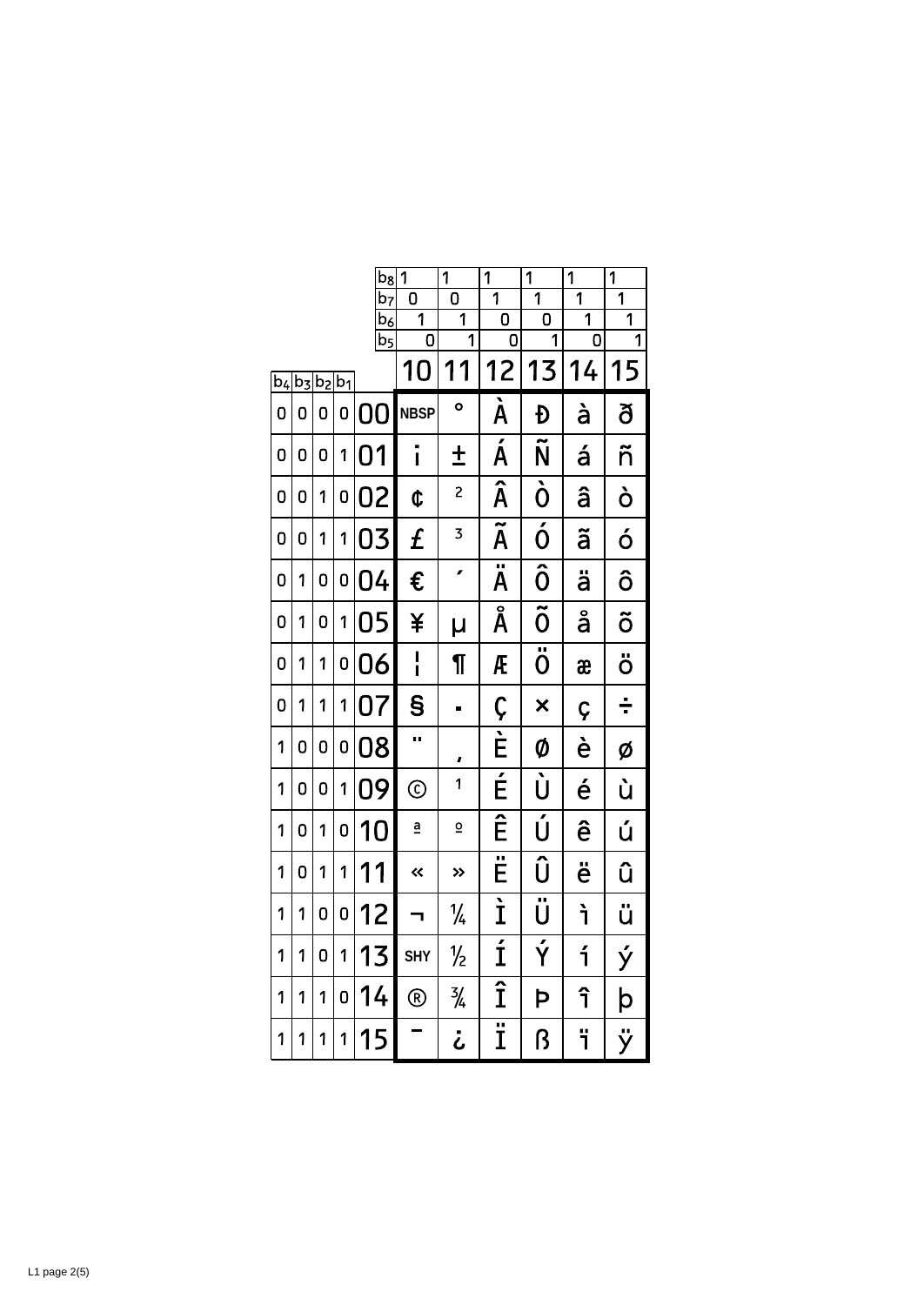| Pos.  | <b>Name</b>                                | <b>Note</b> |
|-------|--------------------------------------------|-------------|
| 10/00 | <b>NO-BREAK SPACE</b>                      |             |
| 10/01 | <b>INVERTED EXCLAMATION MARK</b>           |             |
| 10/02 | <b>CENT SIGN</b>                           |             |
| 10/03 | POUND SIGN                                 |             |
| 10/04 | <b>EURO SIGN</b>                           |             |
| 10/05 | <b>YEN SIGN</b>                            |             |
| 10/06 | <b>BROKEN BAR</b>                          |             |
| 10/07 | <b>SECTION SIGN</b>                        |             |
| 10/08 | <b>DIAERESIS</b>                           |             |
| 10/09 | <b>COPYRIGHT SIGN</b>                      |             |
| 10/10 | FEMININE ORDINAL INDICATOR                 |             |
| 10/11 | LEFT-POINTING DOUBLE ANGLE QUOTATION MARK  |             |
| 10/12 | <b>NOT SIGN</b>                            |             |
| 10/13 | <b>SOFT HYPHEN</b>                         |             |
| 10/14 | <b>REGISTERED SIGN</b>                     |             |
| 10/15 | <b>MACRON</b>                              |             |
| 11/00 | <b>DEGREE SIGN</b>                         |             |
| 11/01 | PLUS-MINUS SIGN                            |             |
| 11/02 | <b>SUPERSCRIPT TWO</b>                     |             |
| 11/03 | <b>SUPERSCRIPT THREE</b>                   |             |
| 11/04 | <b>ACUTE ACCENT</b>                        |             |
| 11/05 | <b>MICRO SIGN</b>                          |             |
| 11/06 | PILCROW SIGN                               |             |
| 11/07 | MIDDLE DOT                                 |             |
| 11/08 | <b>CEDILLA</b>                             |             |
| 11/09 | <b>SUPERSCRIPT ONE</b>                     |             |
| 11/10 | MASCULINE ORDINAL INDICATOR                |             |
| 11/11 | RIGHT-POINTING DOUBLE ANGLE QUOTATION MARK |             |
| 11/12 | <b>VULGAR FRACTION ONE QUARTER</b>         |             |
| 11/13 | <b>VULGAR FRACTION ONE HALF</b>            |             |
| 11/14 | <b>VULGAR FRACTION THREE QUARTERS</b>      |             |
| 11/15 | <b>INVERTED QUESTION MARK</b>              |             |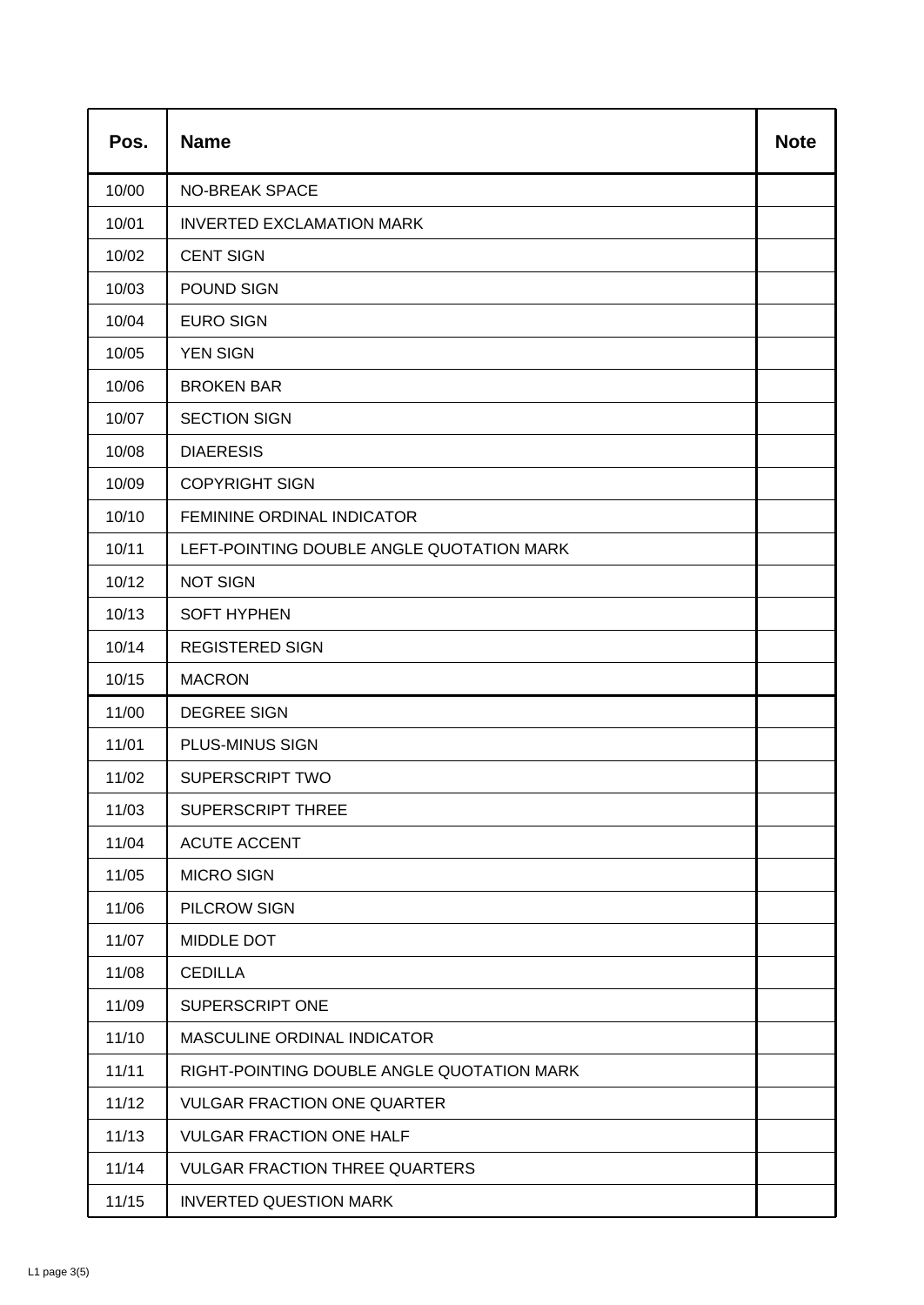| Pos.  | <b>Name</b>                            | <b>Note</b> |
|-------|----------------------------------------|-------------|
| 12/00 | LATIN CAPITAL LETTER A WITH GRAVE      |             |
| 12/01 | LATIN CAPITAL LETTER A WITH ACUTE      |             |
| 12/02 | LATIN CAPITAL LETTER A WITH CIRCUMFLEX |             |
| 12/03 | LATIN CAPITAL LETTER A WITH TILDE      |             |
| 12/04 | LATIN CAPITAL LETTER A WITH DIAERESIS  |             |
| 12/05 | LATIN CAPITAL LETTER A WITH RING ABOVE |             |
| 12/06 | LATIN CAPITAL LETTER AE                |             |
| 12/07 | LATIN CAPITAL LETTER C WITH CEDILLA    |             |
| 12/08 | LATIN CAPITAL LETTER E WITH GRAVE      |             |
| 12/09 | LATIN CAPITAL LETTER E WITH ACUTE      |             |
| 12/10 | LATIN CAPITAL LETTER E WITH CIRCUMFLEX |             |
| 12/11 | LATIN CAPITAL LETTER E WITH DIAERESIS  |             |
| 12/12 | LATIN CAPITAL LETTER I WITH GRAVE      |             |
| 12/13 | LATIN CAPITAL LETTER I WITH ACUTE      |             |
| 12/14 | LATIN CAPITAL LETTER I WITH CIRCUMFLEX |             |
| 12/15 | LATIN CAPITAL LETTER I WITH DIAERESIS  |             |
| 13/00 | LATIN CAPITAL LETTER ETH (Icelandic)   |             |
| 13/01 | LATIN CAPITAL LETTER N WITH TILDE      |             |
| 13/02 | LATIN CAPITAL LETTER O WITH GRAVE      |             |
| 13/03 | LATIN CAPITAL LETTER O WITH ACUTE      |             |
| 13/04 | LATIN CAPITAL LETTER O WITH CIRCUMFLEX |             |
| 13/05 | LATIN CAPITAL LETTER O WITH TILDE      |             |
| 13/06 | LATIN CAPITAL LETTER O WITH DIAERESIS  |             |
| 13/07 | <b>MULTIPLICATION SIGN</b>             |             |
| 13/08 | LATIN CAPITAL LETTER O WITH STROKE     |             |
| 13/09 | LATIN CAPITAL LETTER U WITH GRAVE      |             |
| 13/10 | LATIN CAPITAL LETTER U WITH ACUTE      |             |
| 13/11 | LATIN CAPITAL LETTER U WITH CIRCUMFLEX |             |
| 13/12 | LATIN CAPITAL LETTER U WITH DIAERESIS  |             |
| 13/13 | LATIN CAPITAL LETTER Y WITH ACUTE      |             |
| 13/14 | LATIN CAPITAL LETTER THORN (Icelandic) |             |
| 13/15 | LATIN SMALL LETTER SHARP S (German)    |             |